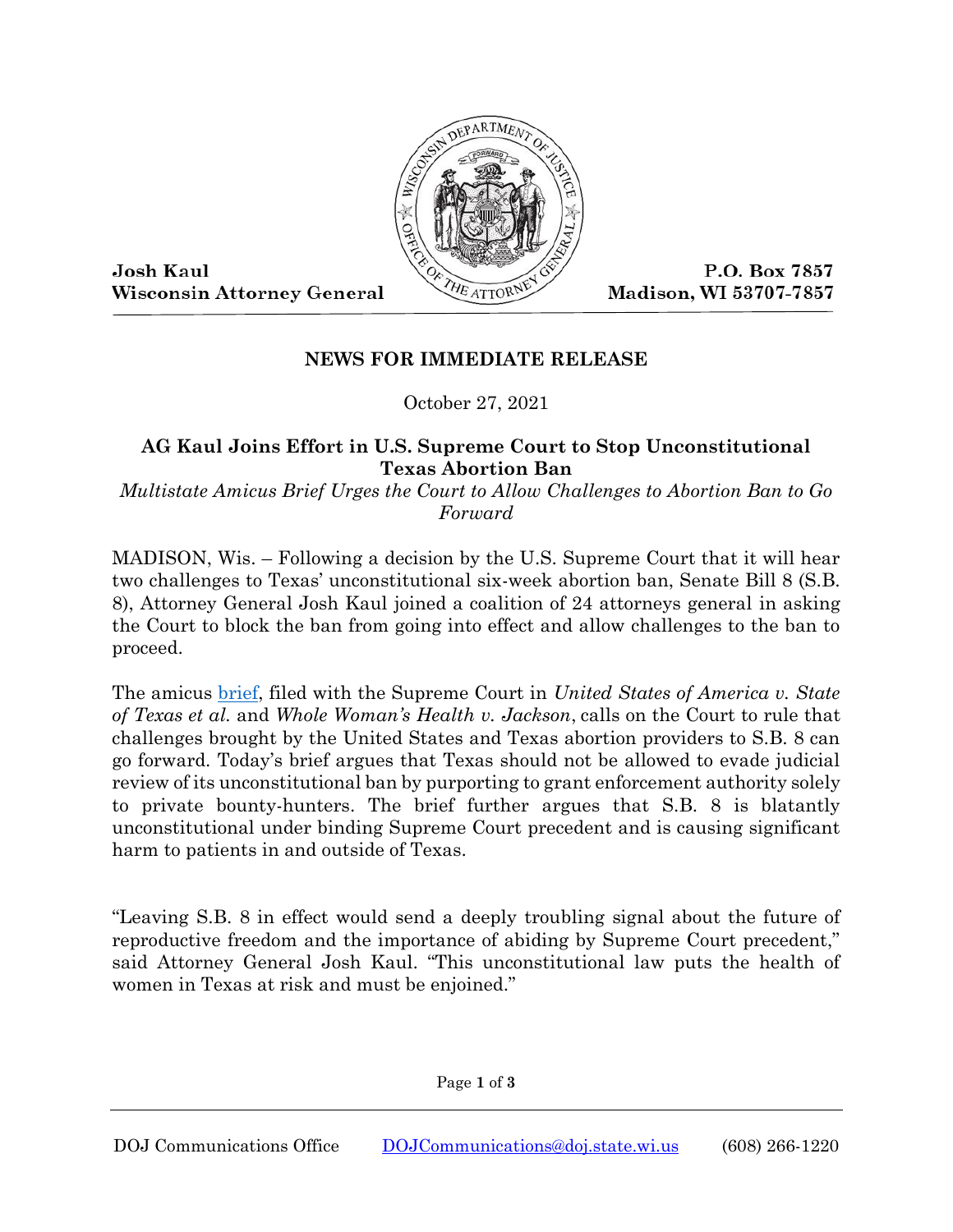According to the brief, S.B. 8 represents a "new and dangerous frontier" when it comes to state legislatures restricting or eliminating abortion access. As the attorneys general have argued, S.B. 8 not only imposes a ban on almost all abortions in Texas in open disregard of the Supreme Court's longstanding precedent, but also attempts to thwart judicial review and insulate Texas from accountability by purporting to create only a private enforcement scheme. S.B. 8 requires Texas courts to award at least \$10,000 as well as injunctive relief to claimants who bring cases against anyone who provides an abortion in violation of S.B. 8 and those who "aid or abet" such constitutionally protected care. As such, the law threatens potential liability for anyone who so much as gives a patient a ride to an abortion provider.

Today, as a result of the ban, abortion is completely unavailable to many people in Texas who do not even know they are pregnant yet. These patients now must travel out of state, which makes abortion for many people too difficult, too time-intensive, and too costly. Consequently, many will now be forced to delay care or carry unwanted pregnancies to term, resulting in negative health and socioeconomic consequences for both them and their children. And the harms caused by S.B. 8 are rippling well beyond Texas into other states, as people are forced to seek care elsewhere, in many places overwhelming capacity and threatening residents' access to care. In New Mexico, in particular, all abortion clinics were reportedly booked for weeks just one day after S.B. 8 went into effect. And patients traveling from Texas have accounted for close to a third of the total abortion patients in New Mexico since September 1.

Similar to the <u>brief</u> filed by attorneys general earlier this month in the Supreme Court, today's filing cites back to past examples from our Nation's history, particularly related to some states' resistance to desegregation, in arguing that the Court should not permit states to violate constitutional rights through state laws ostensibly enforced only by private parties. The Court "should not permit Texas to 'nullif[y] indirectly' the constitutional rights recognized in *Roe* and *Casey* through the 'evasive scheme' that it has created in S.B. 8," the brief argues.

In September, the coalition of attorneys general filed an amicus [brief](https://www.doj.state.wi.us/news-releases/ag-kaul-joins-coalition-support-doj%E2%80%99s-lawsuit-against-texas-abortion-ban) in support of the United States' challenge to Texas' ban on abortions, specifically the United States' motion for a preliminary injunction of the law. On Oct. 6, the U.S. District Court for the Western District of Texas granted the injunction and blocked S.B. 8 while the court adjudicated the United States' case. At Texas' request, however, the U.S. Court of Appeals for the Fifth Circuit stayed that injunction and allowed S.B. 8 to go back into effect during Texas' appeal of the preliminary injunction.

The Fifth Circuit also stayed all proceedings in the case brought by Texas abortion providers, while defendants sued in that case pursued an appeal from the District